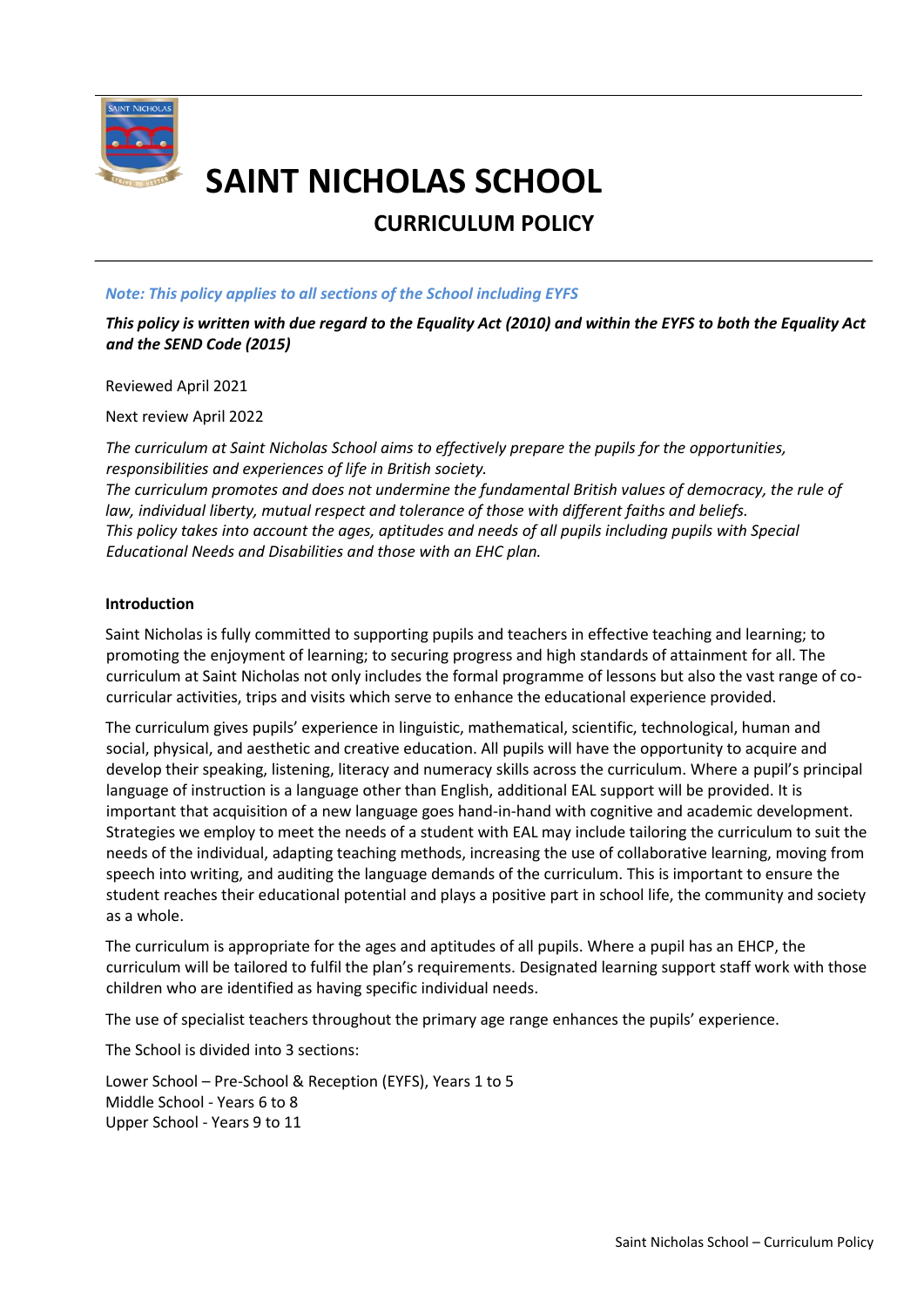# **1. EYFS**

The curriculum is designed to meet the criteria outlined in the EYFS framework. Specific learning objectives are designed around three prime areas:

Communication and Language Physical Development Personal, Social and Emotional development

and four specific areas:

Literacy Maths Understanding of the World Expressive Arts and Design Children work to objectives outlined in these areas of learning.

In Pre-School pupils are taught PE & Games by specialist teachers.

In Reception specialist teachers deliver the lessons in French, music, drama and PE & Games.

# **1.1. Lower School**

#### **Key Stage 1 & 2 – Years 1 to 5**

The curriculum broadly follows the statutory requirements outlined in the National Curriculum for Key Stage 1&2. This comprises English, maths, sciences, geography, history, religious studies, art & design, computing and PSHEE. Pupils are also taught French, music, drama and PE & Games by specialist teachers. All subjects have discrete teaching time with English and maths taught every day.

#### **1.2 Middle School – Years 6 to 8**

#### **Key Stage 3**

From Years 6 to 8 the curriculum follows the Framework for Key Stage 3. This comprises English, maths, separate sciences (biology, chemistry and physics), French, geography, history, religious studies, art, music, design & technology, food technology, computing, PSHEE, PE and Games.

Lexica is taught for one single period per week throughout Years 6, 7 and 8, in which pupils are introduced to Latin by exploring connections with modern languages and English.

In addition, from September 2021, all students will experience some Latin, German, French and Spanish in Years 6 and 7 by following two languages for half a year, moving towards focussing on a choice of any two in Year 8. Some subjects are taught in form groups which are mixed ability, others are taught in ability sets. The exact pattern of the setting may vary from year to year depending on the ability spread of the year-group.

# **1.3 Upper School – Years 9 to 11**

Most pupils will follow a programme with nine or ten GCSEs made up from a curriculum of Core and Optional Subjects. In some circumstances, where possible, this 'common' curriculum may be adjusted to meet individual needs.

#### **Core Subjects**

All pupils must study English Language, English Literature, mathematics and three sciences; biology, chemistry and physics. This examinable component of the core curriculum leads to the potential for pupils to gain five or six GCSEs, the exact number dependent on whether pupils take separate science (3 GCSEs) or Core / Addition Science (2 GCSEs). As part of the core curriculum pupils also have weekly lessons in Games, Physical Education and Personal, Social, Health & Economic Education.

# **Optional Subjects**

Pupils choose four options from; art, computer science, drama, food technology, French, German, geography, history, Latin, music, PE and 3D design. It is expected that students opt for at least one modern foreign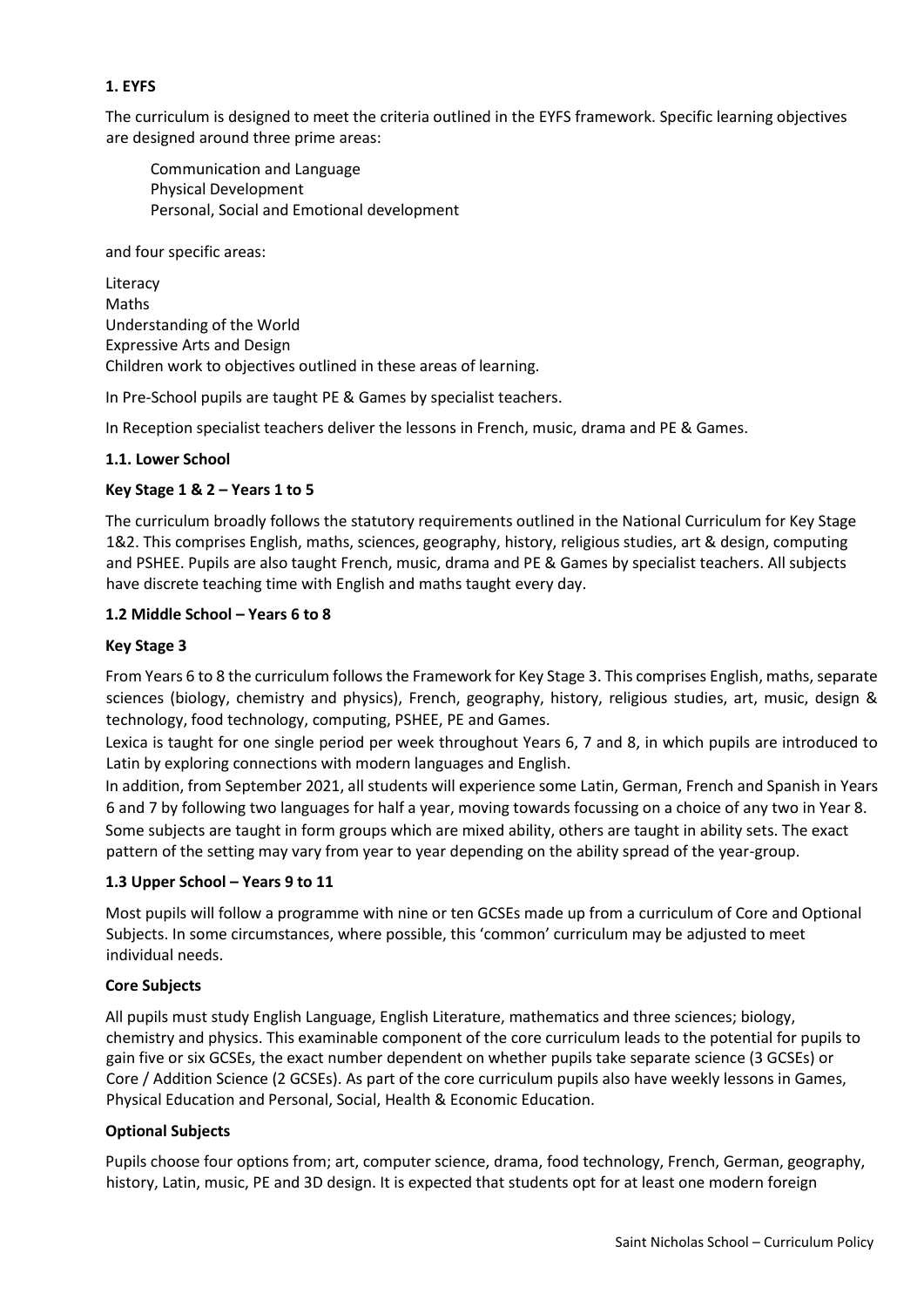language although in exceptional circumstances this requirement may be waived in consultation between the student, parents and the school.

# **2. PERSONAL, SOCIAL, HEALTH and ECONOMIC EDUCATION.**

Personal, Social Health and Economic education (PSHEE) is taught throughout the School and reflects the School's aims and ethos. The PSHEE curriculum enables children to become healthy, independent and responsible members of society. We encourage our pupils to play a positive role in contributing to the life of the school and the wider community. In so doing we promote their personal and Social, Moral, Cultural and Spiritual development.

We teach our pupils how society is organised and governed, about their rights and responsibilities and what it means to be a positive member of a diverse, multicultural society. The PSHEE programme encourages respect for all people including those with protected characteristics as defined by the Equality Act 2010.

Pupils are encouraged to think of others and to be aware of others' needs by supporting various charities. Pupils learn about the safe use of the internet through PSHEE and computing lessons and through targeted assemblies which raise the awareness of risk and best practice. Pupils have the opportunity to take on positions of responsibility throughout the School. Opportunities to further enhance pupils' personal development are taken within regular assemblies and throughout the curriculum.

Careers guidance, within PSHEE, aims to enable pupils to make informed choices about a broad range of options,

including timely advice to help them choose GCSE courses and their destinations after leaving Saint Nicholas School. Our careers programme allows students to develop a knowledge and understanding of the education, training and employment opportunities available to them after they leave Saint Nicholas. We support students in exploring the range of different routes through education and into the various careers available to them after they leave the school. We provide opportunities for students to develop skills that will make them more employable and will benefit them in the workplace. Additionally, we facilitate student encounters with employees and employers, further education providers and higher education providers, to provide a range of impartial advice and support. We also help the students develop an understanding of themselves and how their particular attributes, aspirations and like and dislikes may affect their choice of career. We offer independent careers advice to both Key Stage 3 and 4.

In the Lower School, PSHEE is delivered by the Class Teachers. In Reception they have one 30 minute lesson per week and then PSHEE is embedded into other areas of the curriculum. In Years 1 – 5 the classes have two 30 minute lessons each week. In the Middle School, PSHEE is delivered by a specialist teacher for an hour per week within a timetabled lesson. In the Upper

School PSHE is delivered through the Pathways programme which takes place for 90 minutes each week and is supported by a large team of staff and a range of specialist visiting speakers. The Pathways programme incorporates key life skills, careers education, citizenship, enterprise, financial capability, first aid and selfdefence, outdoor learning and health and well-being. The careers programme is designed to inform pupils impartially about the range of career options open to them and to enable them to make informed choices about the future. Pupils are encouraged to fulfil their potential. Pupils are also provided with opportunities to develop leadership skills through the DofE Award programme and to work in the community.

# **3. LEARNING SUPPORT**

Students who are identified as having a special educational need or disability are provided with a curriculum that is fully accessible and takes into consideration their cognitive, physical, mental and/or social needs. It is important to ensure each student reaches their educational potential and is able to access their education and full potential regardless of the barriers to learning. Strategies required to meet the needs of a student with a special need or disability may include tailoring the curriculum, adapting teaching methods, differentiating resources, in-class support from a learning support assistant, and 1:1 or small group intervention.

Further detail is in the separate Learning Support Policy.